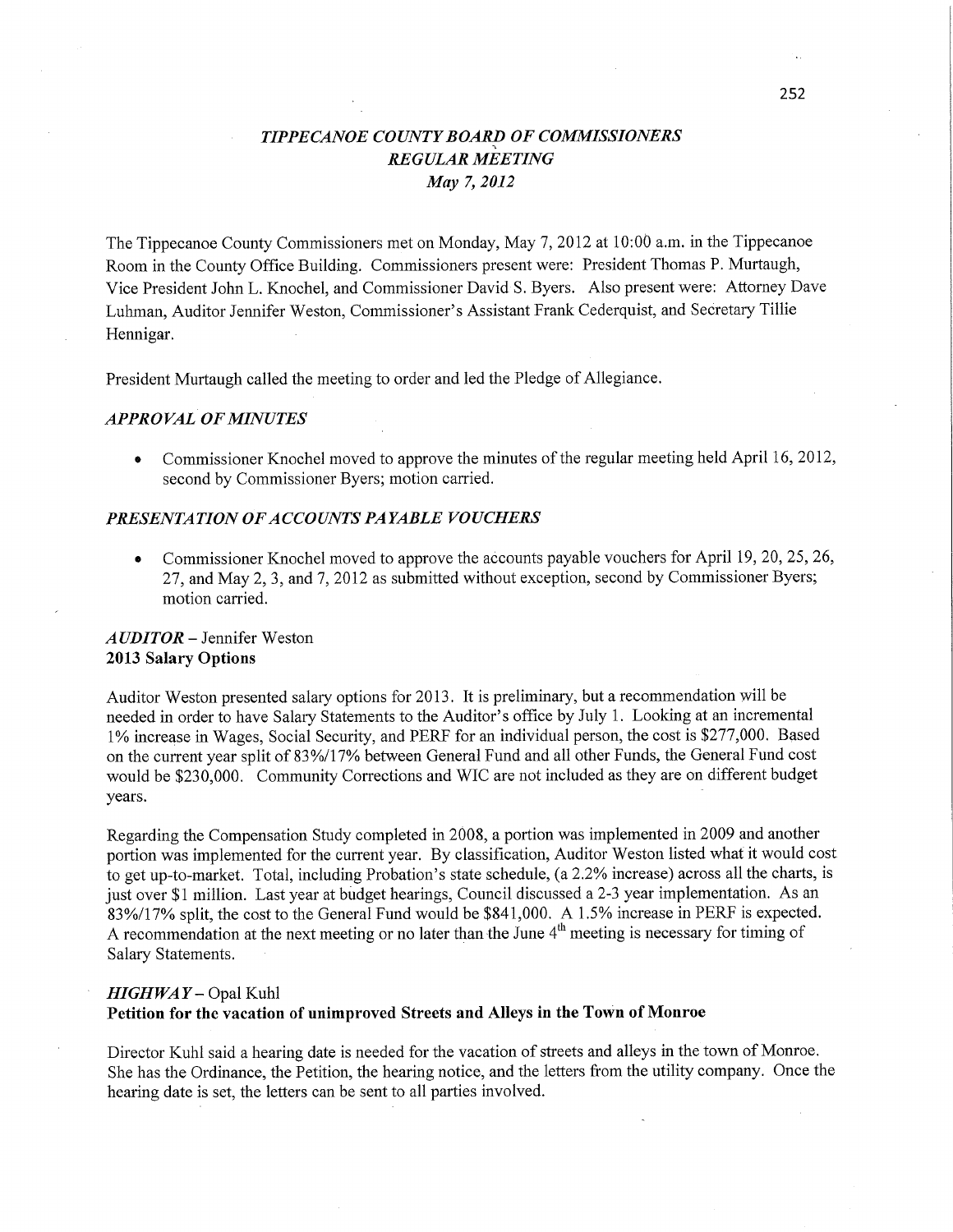*.* Commissioner Knochel moved to approve June 4, 2012 as the hearing date, second by Commissioner Byers; motion carried.

## Application for **a Permit** to close Washington and Jefferson **Streets** in the **Town** of **West Point** on May **19,2012** for the Lions Club Car **Show** ~

Director Kuhl said the permit to close streets in West Point 1s for the annual car show which will run from 6:00 am until 2:00 pm on May 19,2012.

**0** Commissioner Knochel moved to approve the closing of streets as presented, second by Commissioner Byers; motion carried.

#### *B UILDING COMMISSION—* Ken Brown **Unsafe Structure Update**

Building Commissioner Brown presented pictures and an update of two structures which are considered unsafe. Both properties are located in Colburn, Indiana. The first structure at 10022 Carney Street has previously been cited as a junk yard and is a foreclosure. There is significant damage to the roof, fascia, and front porch. Children have been entering through an open window, getting into the crawl space and further damaging walls. Inside, the house is full of trash and garbage. The chimney is split in half and has lost some brick. Notification by certified and regular **mail** was recently sent to the previous owners, Mr. and Mrs. William Schnepp and the two lending institutions involved with the property. Without cooperation, the board will need to decide about demolition by the County. Attorney Luhman said the first step is to contact the owners, notify them that the Building Commissioner has determined a violation of the Unsafe Building Ordinance, and ask them to correct the situation by a certain time. If not corrected, the next step is to come to the Commissioners for a public hearing to request an order for demolition. Commissioner Knochel said action can be taken 30 days after notification.

The second structure at 10111 Strong Avenue is not in danger of collapse. The **roof** is still good, but windows have been knocked out and the door kicked in. Complaints have been received by phone and in writing about children partying in the house. There is a very strong odor in the house of unknown origin. Ken indicated he has recently contacted the owner by telephone. She is an attorney in Indianapolis and is willing to cooperate with the requests of the County. A neighbor is interested in purchasing the property and tearing it down. No letters have been sent on the Strong Avenue property.

Building Commissioner Brown said the Ash Grove elevator is a third structure to discuss. Nola Gentry, the owner, contracted with a gentleman to tear it down. In speaking with the gentleman this morning, he indicated it should be done by the end of the summer. Ken advised him that was not acceptable and <sup>a</sup> time frame would be presented. By providing **a** deadline, the unsafe portion, which is the cupola, could be tom down. Once the cupola is removed, it will *probably* not be considered unsafe. Commissioner Byers suggested June 1 as the deadline for removal of the cupola. President Murtaugh, Building Commissioner Brown, and Commissioner Knochel agreed that June 15 was a better time frame.

**0** Commissioner Knochel moved to set June 15 as the deadline for removal of the cupola(s) from the Ash Grove elevator, second by President Murtaugh; motion carried.

## *COURT* SER *VICES* **—** Cindy Houseman **Professional Services Agreement** for **Grant-Funded Educator—**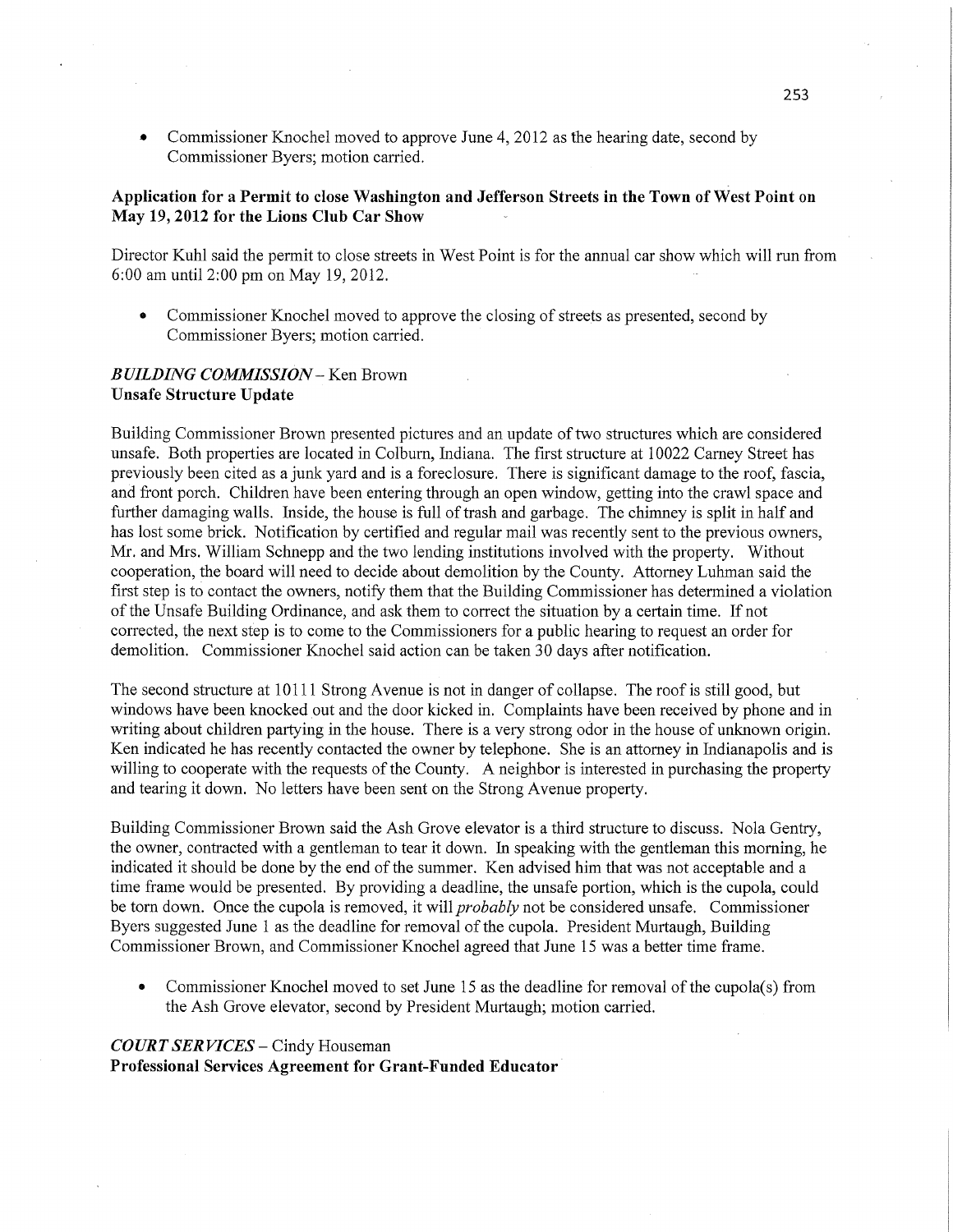Executive Director Houseman said the agreement was originally grant-funded but the contract effective April 16, 2012 through April 16, 2014 is not, requiring a new contract.

• Commissioner Knochel moved to approve the Professional Services Agreement for Chuck Cichanowicz as presented, second by Commissioner Byers; motion carried.

# *COMMUNITY CORRECTIONS —* Dave Heath **Department** of **Correction Grant Agreement**

Executive Director Heath presented a grant agreement between the Indiana Department of Corrections (DOC), the County Commissioners, and the Auditor of Tippecanoe County to receive a grant for Community Corrections. The grant is in the amount of \$12 82,478 with an effective date of July 1, 2012 through June 30, 2013.

• Commissioner Knochel moved to approve the Gant Agreement as presented, second by Commissioner Byers; motion carried.

## *SECOND ADDEND* UM TO IN *TERLOCAL A GREEMEN T* FOR *DISSOL U* TI 0N 0F *WILDCA T CREEK SOLID WASTE MANA GEMENT DISTRICT* **—** Accounts Payable

Attorney Luhman said the Controller for the Wildcat Creek Solid Waste Management District (WCSWMD) presented the list of claims for March 26 through April 30, 2012 totaling \$6,834.53. The addendum is to the agreement with Clinton County, authorizing payment of claims from the joint WCSWMD account escrow **fund.** The claims include Controller services; Safety Queen for oil filter pick up from Lafayette in February; Heritage Environmental for hazardous waste pick up from Tippecanoe County; and the Underwood Insurance Agency for the liability insurance policy. The liability policy is <sup>a</sup> one-time payment and extends coverage for 24 months.

**0** Commissioner Knochel moved to approve the Addendum as presented, second by Commissioner Byers; motion carried.

## *APPLICATION TO VILLA*

**0** Commissioner Knochel moved to accept the Application to Tippecanoe Villa for Robert D. Weast, second by Commissioner Byers; motion carried.

## . *APPOINTMENTS* T0 *COMMON* WA GE *BOARD*

- **0** Commissioner Knochel moved to approve the appointment of Dave Lahr as the taxpayer representative for the common construction wage committee meeting on May 10, 2012 for the City of West Lafayette projects, second by Commissioner Byers; motion carried.
- **0** Commissioner Knochel moved to approve the appointment of Jean Hall as the taxpayer representative for the common construction wage committee meeting on April 25, 2012 at Purdue University, second by Commissioner Byers; motion carried.

#### *UNINISHED/NE W B USINESS*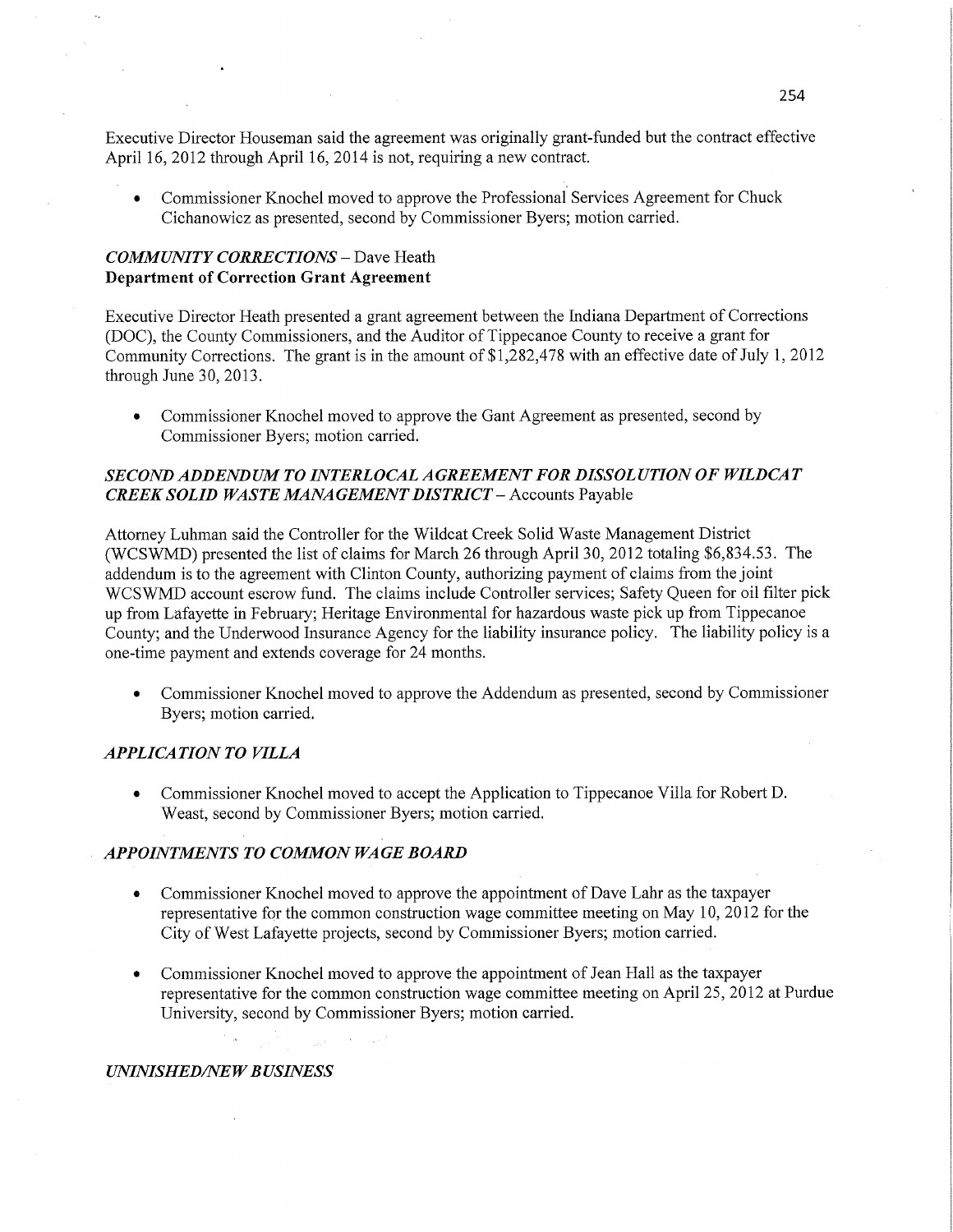President Murtaugh announced the resignation of Kinnari Sejpal from the Human Relations Commission. She is moving to Washington DC.

#### *REPORTS* ON *FILE*

The following reports are on file in the Commissioner's office:

Building Commission Central Mail and Duplicating Clerk of Circuit Court Parks and Recreation Public Library Treasurer Wabash River Heritage Corridor Commission

#### *PUBLIC COMMENT*

Pam Frazee *-* 9040 US 52 S, Lafayette *-* questioned which Indiana code the Monroe vacation petition would follow since there are two listed. Attorney Luhman said the Commissioners have authority under IC 36-9-2-5 allowing them to vacate any public right-of-ways of the county on their own motion. There is also a procedure, IC 36-7-3-12 to allow vacation by petition. While it is not required, a petition to make the public aware will be utilized for the Monroe vacation petition. Ms. Frazee inquired about presenting her information at the June 4<sup>th</sup> hearing. Attorney Luhman said the Commissioners may limit comments to three minutes if there are a number of presentations. He suggested she consider providing her presentation in written form and summarize with public comments. Ms. Frazee said she has a Power Point presentation and a 40 page written presentation. President Murtaugh said she should send the information to the Commissioners prior to the meeting.

President Murtaugh asked for additional public comments.

Sheriff Tracy Brown announced the date for the  $7<sup>th</sup>$  annual Fish Fry and Car Show to support the Red Cross. It will be held at the Tippecanoe County Fairgrounds in the Home Economics Building on Friday, June 1<sup>st</sup> and tickets are now on sale.

As there were no additional public comments, Commissioner Knochel moved to adjourn.

BOARD OF COMMISSIONERS OF THE COUNTY OF TIPPECANOE

Weine Prince

mas P. Murtaugh, President

John L. Knockel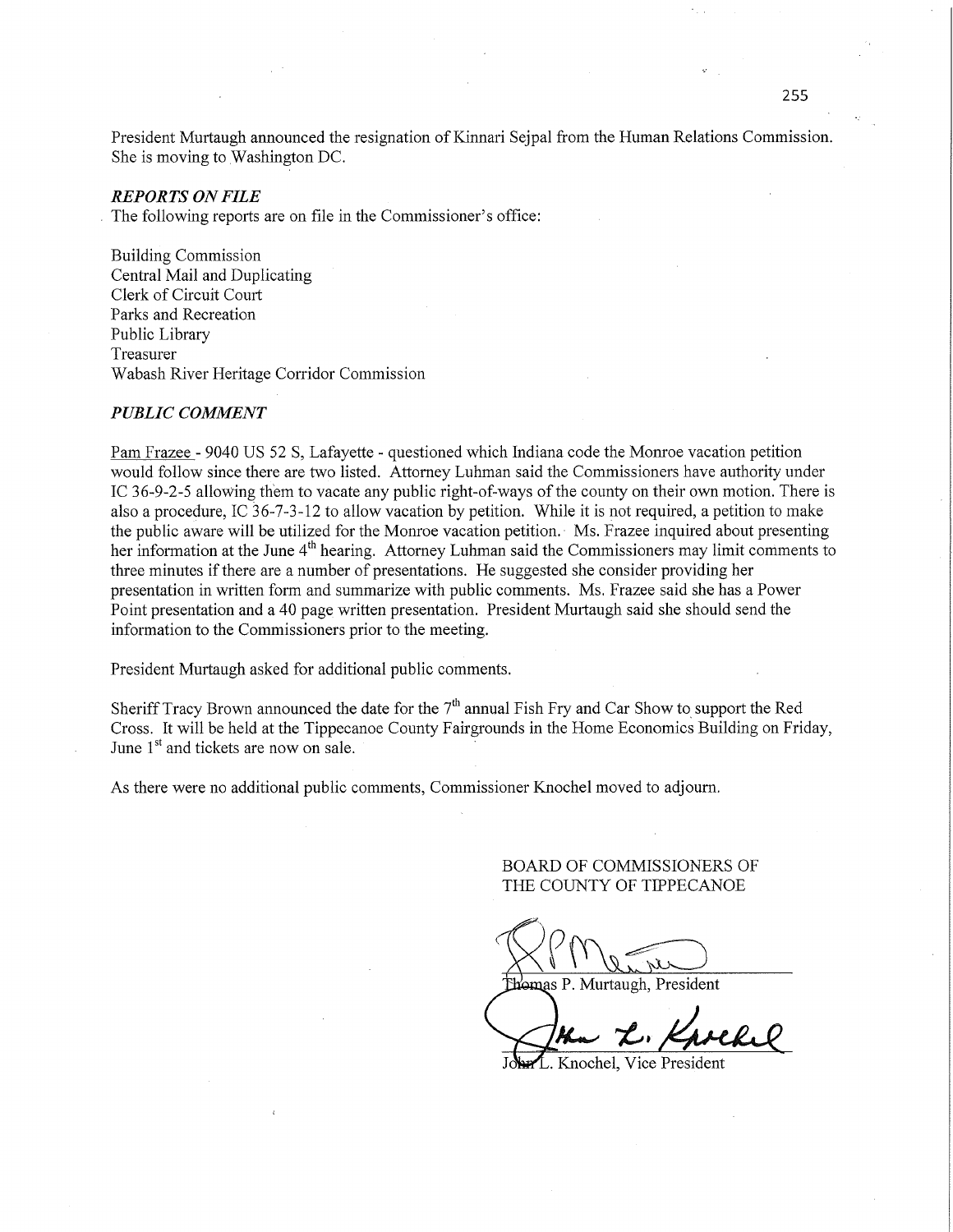ک ک David S. Byers, Member

ATTEST:  $\mathcal{N}_{\mathcal{O}}$  $\overline{11}$  $AB$ Jennifer Weston, Auditor  $\frac{1}{5-21-12}$ 

256